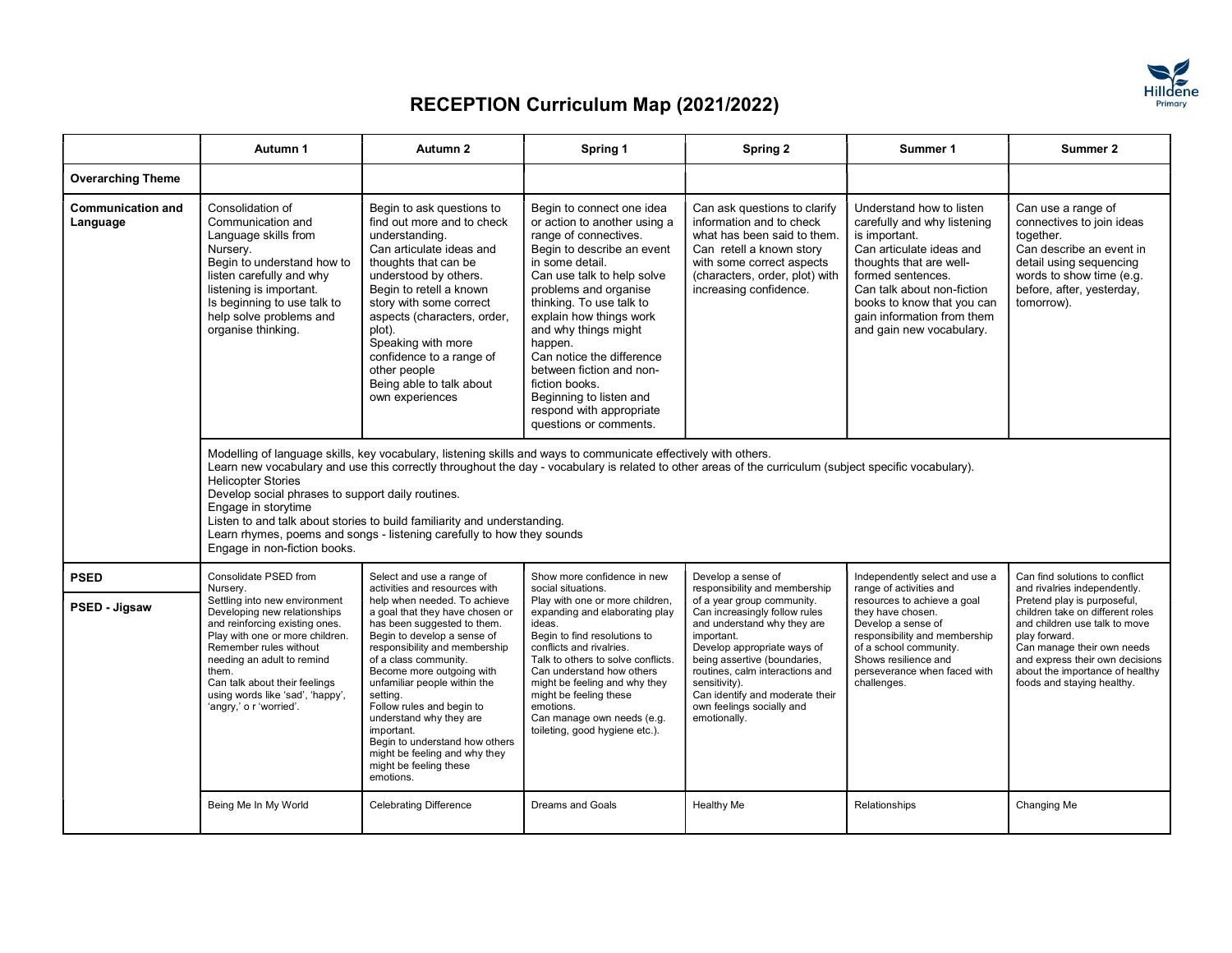

| Physical<br><b>Development</b>              | Consolidate PD skills from<br>Nursery.<br>Continue to develop small motor<br>skills to practice using a range<br>of tools safely (pencils,<br>paintbrushes, scissors and<br>cutlery). | Can use core muscle strength<br>to achieve a good posture when<br>sitting at a table or sitting on the<br>floor.<br>Embed skills needed to manage<br>daily school life successfully<br>(e.g. lining up, lunchtimes etc.).                                                                                                                                                                                                                        | Progressing towards moving<br>with a fluent style with<br>developing control and grace.<br>Begin to know and talk about<br>the different factors that support<br>their overall health and<br>wellbeing (regular exercise,<br>healthy eating, toothbrushing,<br>etc).                                                                                                                                  | Can combine different<br>movements with ease and<br>fluency for an intended outcome<br>(e.g. action songs / quick<br>change in speed and direction<br>etc.).                                                                 | Confidently and safely use a<br>range of large and small<br>apparatus indoors and outside,<br>alond and in a group.<br>Develop overall body-strength,<br>balance, coordination and<br>agility,                                                                                                                                                                                                                                                                     | Has overall body strength,<br>coordination, balance and agility<br>needed to engage successfully<br>with future physical education<br>sessions.<br>Able to use small motor skills to<br>competently, confidently, safely<br>and confidently use a range of<br>tools.<br>Develop the foundations of a<br>handwriting style which is fast,<br>accurate and efficient.<br>Confidently know and talk about<br>different factors that support<br>their overall health and<br>wellbeing (sensible amounts of<br>screen time, having a good<br>sleep routine, being a safe<br>pedestrian). |  |
|---------------------------------------------|---------------------------------------------------------------------------------------------------------------------------------------------------------------------------------------|--------------------------------------------------------------------------------------------------------------------------------------------------------------------------------------------------------------------------------------------------------------------------------------------------------------------------------------------------------------------------------------------------------------------------------------------------|-------------------------------------------------------------------------------------------------------------------------------------------------------------------------------------------------------------------------------------------------------------------------------------------------------------------------------------------------------------------------------------------------------|------------------------------------------------------------------------------------------------------------------------------------------------------------------------------------------------------------------------------|--------------------------------------------------------------------------------------------------------------------------------------------------------------------------------------------------------------------------------------------------------------------------------------------------------------------------------------------------------------------------------------------------------------------------------------------------------------------|-------------------------------------------------------------------------------------------------------------------------------------------------------------------------------------------------------------------------------------------------------------------------------------------------------------------------------------------------------------------------------------------------------------------------------------------------------------------------------------------------------------------------------------------------------------------------------------|--|
| PD (from PE scheme                          | Walking and Jumping<br>(Locomotion)                                                                                                                                                   | Hands 1 (Ball Skills)                                                                                                                                                                                                                                                                                                                                                                                                                            | Gymnastics: High, Low,<br>Over, Under                                                                                                                                                                                                                                                                                                                                                                 | Dance: Nursery Rhymes                                                                                                                                                                                                        | Feet (Ball Skills)                                                                                                                                                                                                                                                                                                                                                                                                                                                 | Games for Understanding                                                                                                                                                                                                                                                                                                                                                                                                                                                                                                                                                             |  |
| Literacy                                    | Consolidate literacy from<br>Nursery.<br>Can form lower-case letters for<br>sounds that have been taught.                                                                             | Can form lower-case letters for<br>sounds that have been taught.<br>Read individual letters by saying<br>them as sounds.<br>Can read common exception<br>(Red Words) match to RWi<br>level.                                                                                                                                                                                                                                                      | Can form lower-case letters for<br>sounds that have been taught.<br>Blend sounds confidently into<br>words.<br>Read letter groups (digraphs /<br>trigraphs) and know that they<br>represent one sound and can<br>say the sounds for them.<br>Can read common exception<br>(Red Words) match to RWi<br>level.<br>Can read simple phrases and<br>sentences with known letter-<br>sound correspondences. | Can form lower-case letters for<br>sounds that have been taught.<br>Can read common exception<br>(Red Words) match to RWi<br>level.<br>Can read simple phrases and<br>sentences with known letter-<br>sound correspondences. | Can form lower-case letters for<br>sounds that have been taught.<br>Can begin to recognise capital<br>letters and form them<br>(especially those in their name).<br>Can read common exception<br>(Red Words) match to RWi<br>level.<br>Can read simple phrases and<br>sentences with known letter-<br>sound correspondences<br>Write short sentences with<br>words that are phonically<br>decodable.<br>Re-read what they have written<br>to check it makes sense. | Can form lower-case letters for<br>sounds that have been taught.<br>Can read common exception<br>(Red Words) match to RWi<br>level.<br>Can read simple phrases and<br>sentences with known letter-<br>sound correspondences<br>Write short sentences with<br>words that are phonically<br>decodable with some<br>awareness of a capital letter<br>and full stop.<br>Re-read what they have written<br>to check it makes sense and try<br>to make simple additions.                                                                                                                  |  |
|                                             |                                                                                                                                                                                       | Re-read books to build confidence in their word reading, understanding and enjoyment.<br>To read books that are carefully matched to their phonological awareness.<br>To read and have books read to them of interest, high quality and expose them to other areas of the curriculum (for information and reading for pleasure).<br>Pupils to build up a repertoire of known high quality texts that they can confidently talk about and 'read'. |                                                                                                                                                                                                                                                                                                                                                                                                       |                                                                                                                                                                                                                              |                                                                                                                                                                                                                                                                                                                                                                                                                                                                    |                                                                                                                                                                                                                                                                                                                                                                                                                                                                                                                                                                                     |  |
| Literacy - Reading /<br><b>Phonics</b>      | Consolidation of Phase 1 phonics<br>Set 1 sounds to be re-capped / taught<br>Oral blending and segmenting                                                                             |                                                                                                                                                                                                                                                                                                                                                                                                                                                  | <b>Ditties</b>                                                                                                                                                                                                                                                                                                                                                                                        | <b>Red Books</b>                                                                                                                                                                                                             | Green Books<br>Introduce Set 2 sounds<br>Continue to revise/revisited<br>Set 1 sounds                                                                                                                                                                                                                                                                                                                                                                              | Purple Books                                                                                                                                                                                                                                                                                                                                                                                                                                                                                                                                                                        |  |
| <b>Literacy - Writing</b><br><b>Fiction</b> | On Sudden Hill - Linda<br>Sarah & Benji Davies<br>Perfectly Norman - Tom<br>Percival<br>Who's In My Family -<br>Robbie H. Harris                                                      | The Gruffalo - Julia<br>Donaldson<br>Owl Babies - Martin<br>Waddell & Patrick Benson<br>One Snowy Night - Nick<br>Butterworth                                                                                                                                                                                                                                                                                                                    | Lost and Found - Olivers<br><b>Jeffers</b><br>Bedtime For Monsters - Ed<br>Vere<br>Bog Baby - Jeanne Willis                                                                                                                                                                                                                                                                                           | <b>Traditional Tales:</b><br>Jack and the Jelly<br>Beanstalk - Rachel<br>Mortinmer<br>Goldilocks and the Three<br>Bears                                                                                                      | Supertato -<br>Superworm<br><b>Rainbow Fish</b>                                                                                                                                                                                                                                                                                                                                                                                                                    | Emma Jane's Aeroplane<br>Handa's Surprise<br>Ruby's Worry - Tom<br>Percival                                                                                                                                                                                                                                                                                                                                                                                                                                                                                                         |  |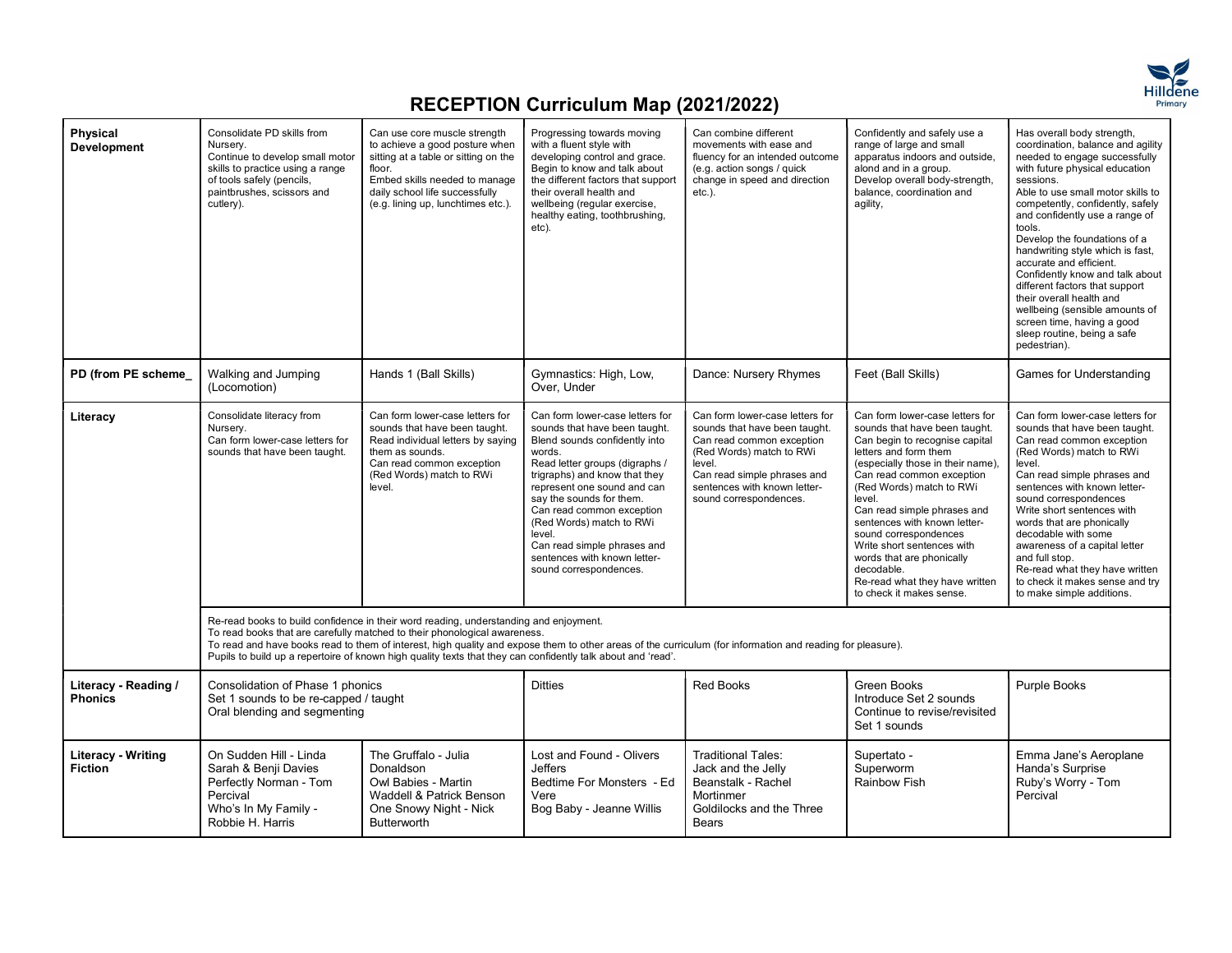

|                                          |                                                                                                                                                                                                                         |                                                                                                                                                                                                                                                                                                                                                                                                                                                         |                                                                                                                                                                                          | Pigs Might Fly Johnathan<br><b>Fmmett</b>                                                                                                                                                                                                                                                                 |                                                                                                                                                   |                                                                                        |
|------------------------------------------|-------------------------------------------------------------------------------------------------------------------------------------------------------------------------------------------------------------------------|---------------------------------------------------------------------------------------------------------------------------------------------------------------------------------------------------------------------------------------------------------------------------------------------------------------------------------------------------------------------------------------------------------------------------------------------------------|------------------------------------------------------------------------------------------------------------------------------------------------------------------------------------------|-----------------------------------------------------------------------------------------------------------------------------------------------------------------------------------------------------------------------------------------------------------------------------------------------------------|---------------------------------------------------------------------------------------------------------------------------------------------------|----------------------------------------------------------------------------------------|
| Literacy - Writing<br><b>Non-Fiction</b> |                                                                                                                                                                                                                         | Books about animals<br>If Snakes Disappeared - Lily<br>Williams                                                                                                                                                                                                                                                                                                                                                                                         |                                                                                                                                                                                          |                                                                                                                                                                                                                                                                                                           | A Superhero Like You - Dr<br>Rang Sing<br>Real Superheroes - DK and<br>Julia Seal<br>Police / firefighter texts                                   |                                                                                        |
| <b>Number</b>                            | Unit 1 - Place Value -<br>Numbers to 5<br><b>Unit 2 - Addition and</b><br>Subtraction - sorting<br>Unit 3 - Place Value -<br>comparing groups within 5                                                                  | <b>Unit 4 - Addition and</b><br>Subtraction - one more, one<br>less                                                                                                                                                                                                                                                                                                                                                                                     | <b>Unit 6 - number bonds</b><br>within 5<br>Unit 7 - numbers to 10<br><b>Unit 8 - comparing numbers</b><br>to $10$<br>Unit 9 - addition to 10                                            | Unit 10 - number bonds to<br>10                                                                                                                                                                                                                                                                           | Unit 12 - Exploring patterns<br>Unit 13 - Counting on and<br>back<br>Unit 14 - Numbers to 20<br><b>Unit 15 - Numerical</b><br>Patterns - doubling | Unit 15 - Numerical<br>Patterns - halving and<br>sharing and odds and<br>evens         |
| Shape, Space and<br><b>Measure</b>       |                                                                                                                                                                                                                         | Unit 5 - Time - my day                                                                                                                                                                                                                                                                                                                                                                                                                                  |                                                                                                                                                                                          | Unit 11 - space and space -<br>spatial awareness, 3D and<br>2D shapes.                                                                                                                                                                                                                                    |                                                                                                                                                   | Unit 16 - Measure - length,<br>height and distance, weight<br>and volume and capacity  |
|                                          | Count objects, actions and sounds<br>Linking numerals with its cardinal number value<br>Counting beyond 10 - verbally up to 20<br>Continue, copy and create repeating patterns.<br>Compare length, weight and capacity. | Subitise - games involving quickly revealing and hiding numbers of objects. Using 5 and 10 frames<br>Compare numbers - using mathematical vocabulary / stories about numbers / distributing items evenly<br>Understanding 'one more than / one less then' relationship between consecutive numbers<br>Select, rotate and manipulate shapes in order to develop spatial reasoning skills<br>Compose and decompose shapes so that they can be recognised. |                                                                                                                                                                                          | Exploring the composition of numbers to 10 - visuals to represent numbers (dice, fingers, tens frame etc.). Playing games which involve partitioning and recombining sets.<br>Automatically recall number bonds for numbers 0 - 10 - knowing and application of number bonds to 10 in different contexts. |                                                                                                                                                   |                                                                                        |
| <b>Understanding the</b><br>World        | Senses<br>Harvest<br>Road Safety<br>Bonfire Night (depending on<br>where half term falls)<br>Children In Need                                                                                                           | Shadows<br>Remembrance Day<br>Christmas / Divali /<br>Hannukah (celebrate<br>festivals that represent the<br>cohort of children).                                                                                                                                                                                                                                                                                                                       | Tim Peake / Neil Armstrong                                                                                                                                                               |                                                                                                                                                                                                                                                                                                           | Caterpillars<br>Nadiya Hussain                                                                                                                    | David Attenborough                                                                     |
|                                          | Talk about members of their<br>immediate family and<br>community.<br>Name and describe people<br>who are familiar to them.                                                                                              | Comment on images of<br>familiar situations in the<br>past.                                                                                                                                                                                                                                                                                                                                                                                             | Comment on images of<br>familiar situations in the<br>past.<br>Draw information from a<br>simple map.<br>Understand that some<br>places are special to<br>members of their<br>community. | Understand that some<br>places are special to<br>members of their<br>community.                                                                                                                                                                                                                           | Understand that some<br>places are special to<br>members of their<br>community.                                                                   | Recognise that some<br>environments are different<br>to the one in which they<br>live. |